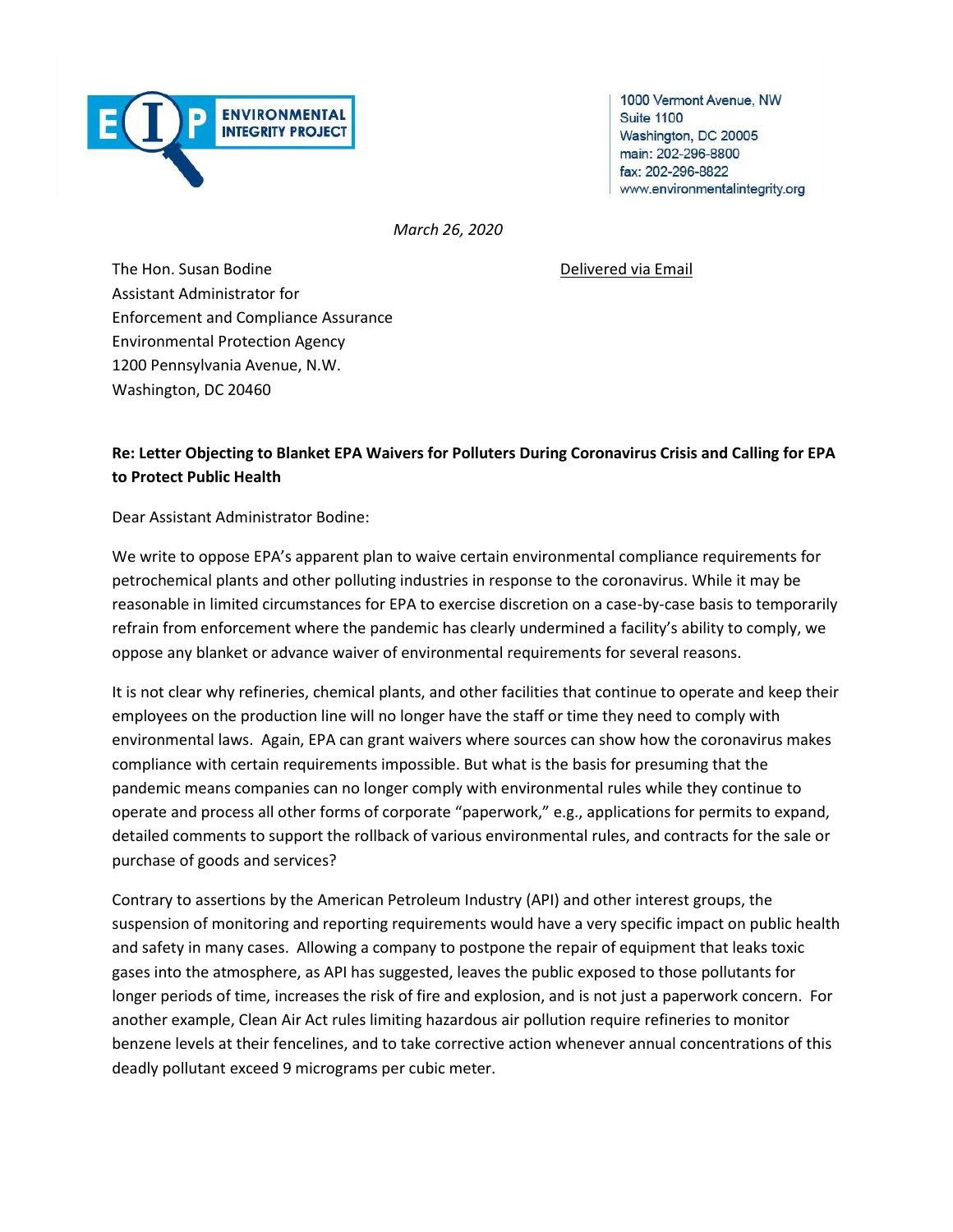Monitoring reports reveal that at least 10 refineries in Illinois, Louisiana, Mississippi, Pennsylvania, New Mexico and Texas exceeded this annual threshold in the fourth quarter of 2019. Pasadena Refining Systems in Texas reported that benzene levels along part of their boundary averaged 565 micrograms per cubic meter between October 16 and October 30 of 2019, or nearly twice the ten-hour exposure limit recommended by the National Institute of Occupational Safety and Health. Take away this monitoring, and you will leave both plant workers and communities blind to these hazards, and forestall the corrective action required when benzene levels get too high. Actions that obscure the release toxins or other air pollutants that exacerbate asthma, breathing difficulty, and cardiovascular problems in the midst of a pandemic that can cause respiratory failure is irresponsible from a public health perspective.

The Environmental Protection Agency has not shown the same concern for the impact the coronavirus has had on the ability of community and public interest groups to respond to various proposals to weaken environmental standards. In fact, EPA recently denied a request to extend the comment period for the so-called "science transparency" rule, at a time when public health officials who may oppose that decision have had to turn their attention to coronavirus. Our organizations face the same challenges keeping up with the rulemaking process as do large corporations, but with fewer resources. As pointed out by Mustafa Santiago Ali, EPA's former Associate Administrator for Environmental Justice, communities already hardest hit by air pollution and particularly vulnerable to the virus may have no meaningful opportunity to comment during the current pandemic.

We understand the coronavirus is a public health emergency that may require a flexible response from EPA. That response must be tailored to specific and appropriate circumstances and not offer a blanket waiver of requirements that many companies that are up and running may have no trouble meeting.

We ask that EPA post online any agreements with regulated sources to delay or reduce environmental requirements, with a clear explanation of how the coronavirus pandemic made such decisions necessary and what steps facilities will take to reduce their health impacts. This would include the public posting of any "no action assurances" EPA issues for industries, along with an explanation of how the action is consistent with EPA's written policy against no action assurances.

In all cases, EPA should provide a clear explanation of how the coronavirus pandemic made such agreements or no action assurances necessary. EPA should also provide notice and a meaningful opportunity to comment on any proposed changes to consent decrees, and ensure that states authorized to implement federal environmental rules do not inappropriately waive those requirements and are equally transparent about their decisions.

Thank you for considering our views.

## Respectfully,

Eric Schaeffer, Executive Director, Environmental Integrity Project

Mary Greene, Deputy Director, Environmental Integrity Project

Luke Metzger, Executive Director, Environment Texas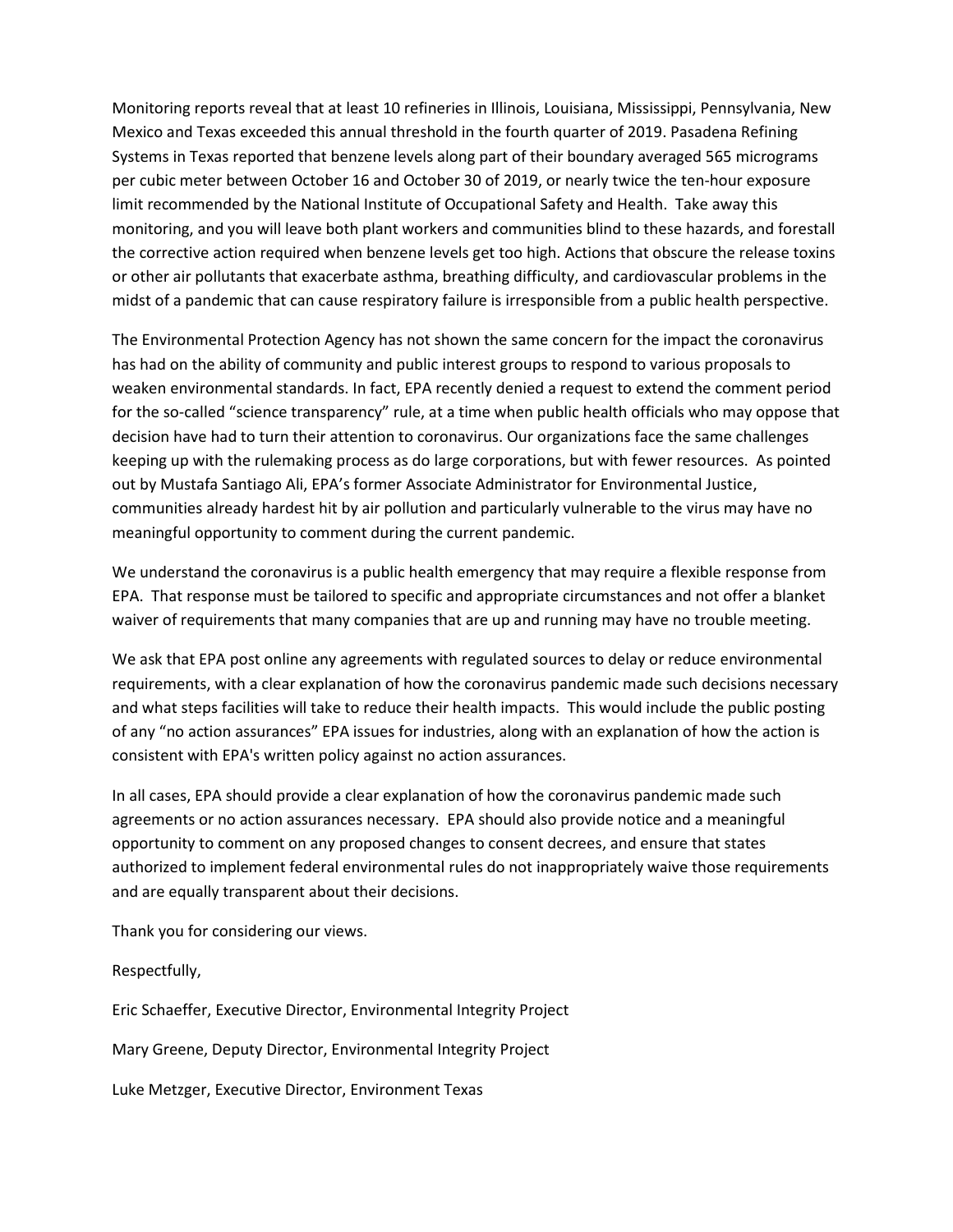Mike Tidwell, Executive Director, Chesapeake Climate Action Network Cynthia Giles, former EPA Assistant Administrator for Enforcement and Compliance Assurance Jonny Vasic, Executive Director, Utah Physicians for a Healthy Environment Dr. Elena Craft, Toxicologist and Senior Director for Climate and Health, Environmental Defense Fund Phillip Musegaas, Vice President of Programs and Litigation, Potomac Riverkeeper Network Adrian Shelley, Texas Office Director, Public Citizen David Masur, Executive Director, PennEnvironment Anne Rolfes, Director, Louisiana Bucket Brigade Rebecca Sobel, Senior Climate and Energy Campaigner, Wild Earth Guardians Dr. Indra Frank, Environmental Health & Water Policy Director, Hoosier Environmental Council Katyln Schmidt, Staff Attorney, Waterkeepers Chesapeake Terry Spence, Executive Director, Socially Responsible Agricultural Project David Reed, Co-Executive Director, Chesapeake Legal Alliance Hannah Connor, Senior Attorney, Center for Biological Diversity John Rumpler, Senior Attorney, Environment America Scott Edwards, Director Food & Water Justice, Food & Water Watch Ted Evgeniadis, Lower Susquehanna Riverkeeper Robin Schneider, Executive Director, Texas Campaign for the Environment Jenn Aiosa, Executive Director, Blue Water Baltimore Pat Gallagher, Legal Director, Sierra Club Kelly Hunter Foster, Senior Attorney, Waterkeeper Alliance Kristin Alexander, Executive Director, Potomac Valley Audubon Society Aaron Mintzes, Senior Policy Counsel, Earthworks Rev. Sandra L. Strauss, Director of Advocacy & Ecumenical Outreach, Pennsylvania Council of Churches Robin Blakeman, Project Coordinator, Ohio Valley Environmental Coalition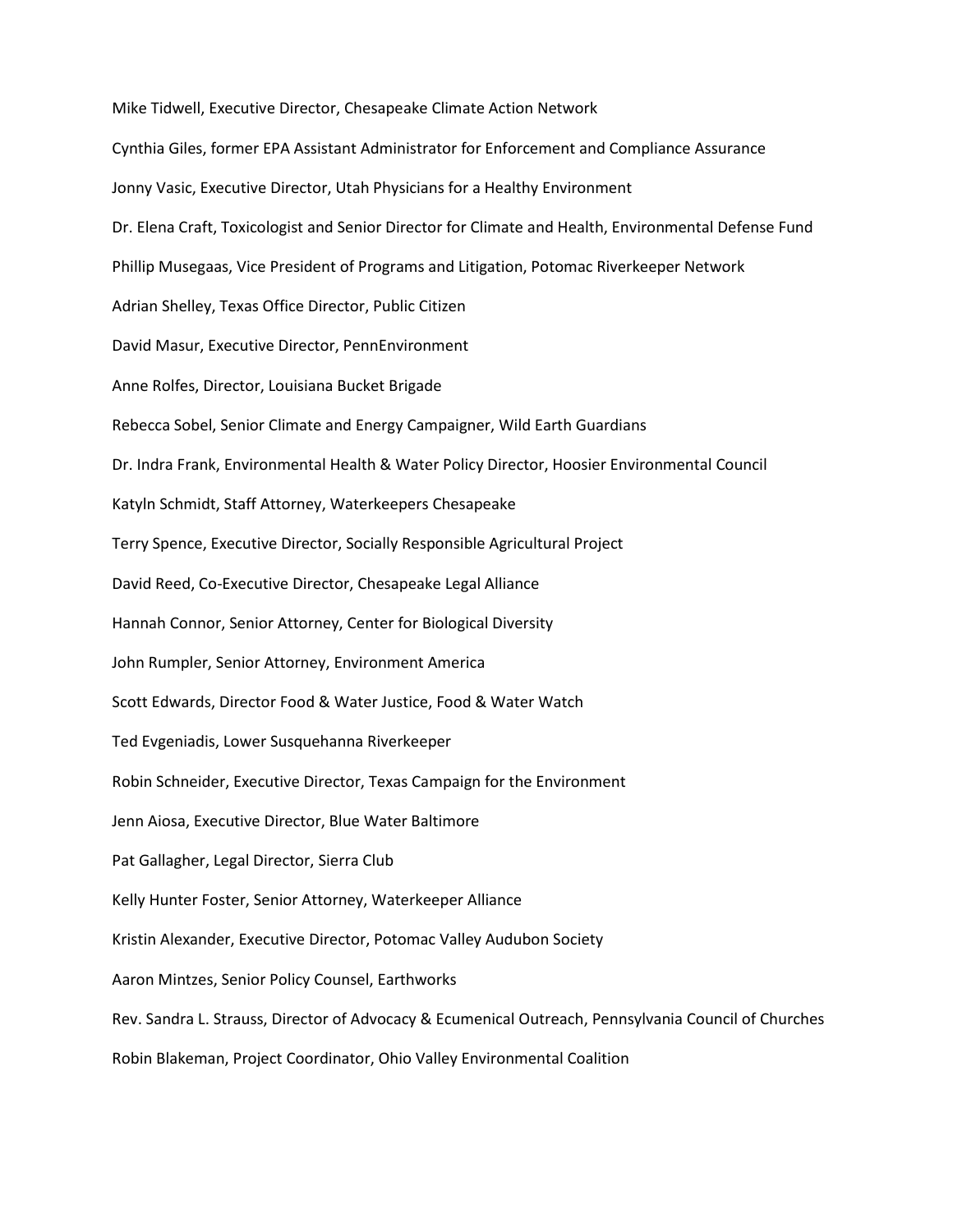Bill Johnson, Rappahannock Group Co-Chair, Virginia Chapter Secretary, ExCom member, and Fracking Issues Co-Chair Dalal Anne Aboulhosn, Deputy Legislative Director, Sierra Club Abigail M. Jones, Senior Attorney, Citizens for Pennsylvania's Future (PennFuture) Drew Ball, Director, Environment North Carolina Sara Schneeberg Robinson, Retired Former EPA OGC Assistant General Counsel Gary Zuckett, Executive Director, WV Citizen Action Group Eric Engle, Chairman, Mid-Ohio Valley Climate Action Lindsay Newsome, Program Director, Virginia Association for Biological Farming Douglas John Imbrogno, Editor, Changing Climate Times Lynn Thorp, National Campaigns Director, Clean Water Action/Clean Water Fund Kim Coble, Executive Director, Maryland League of Conservation Voters James Pfiffer, Executive Director, Chemung River Friends Mary E Smith, President, Cleanwater Linganore, Inc Robert K. Musil, Ph.D., President & CEO, Rachel Carson Council Bob Dreher, Senior Vice President, Conservation Programs Susan O'Handley, President, Delaware-Otsego Audubon Society Larry V. Thomas, President, West Virginia Highlands Conservancy Laura Daniel Davis, Chief of Policy and Advocacy, National Wildlife Federation Dustin White, Project Coordinator, Ohio Valley Environmental Kristin Reilly, Director, Choose Clean Water Coalition Lisa DePaoli, Outreach Coordinator, Center for Coalfield Justice Selah Raines, Director, Mountain Lakes Preservation Alliance Darryl Molina Sarmiento, Executive Director, Communities for a Better Environment Alice Melendez, Local Coordinator, Extinction Rebellion Kentucky Barb Trader, Facilitator, Multifaith Alliance of Climate Stewards